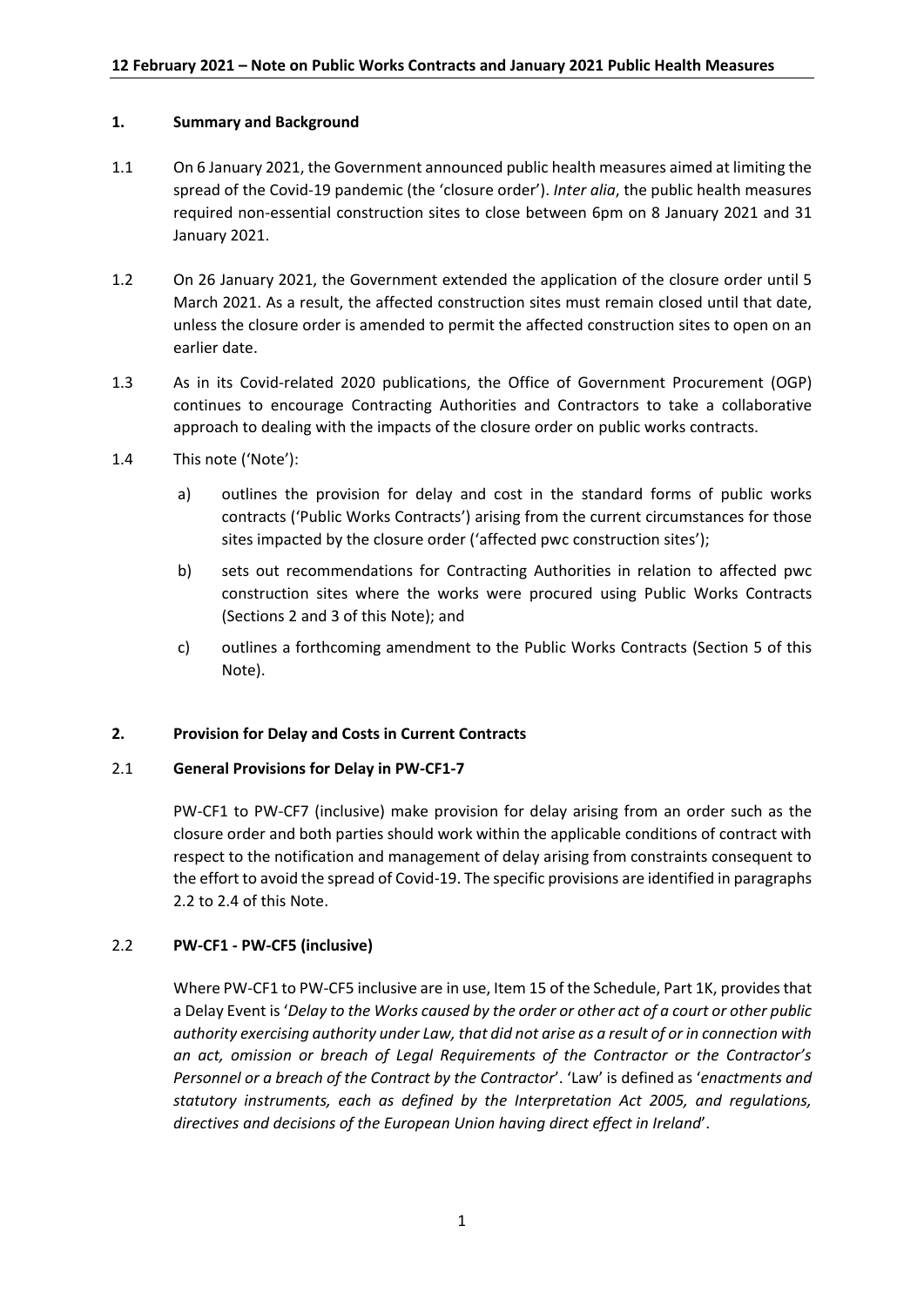Where the Contractor has closed the site, the Contractor should, in accordance with subclause 9.3 (Delay and Extension of Time) notify the ER as soon as practicable of the delay and its cause.

### 2.3 **PW-CF6**

Where PW-CF6 is in use, sub-clause 2.7 provides that an extension of time may be granted for a delay due to an '*order or other act of a court or other public authority*'.

The Contractor should give notification under sub-clause 4.8 of PW-CF6 of the delay and its cause.

### 2.4 **PW-CF7**

Where PW-CF7 is in use, under sub-clause 4.5, the Performance Period for a Task may be extended by an amount corresponding to any delay to the completion of the Investigation due to an '*order or other act of a court or other public authority, unless resulting from or in relation to anything done or not done by the Contractor or Contractor's Personnel*'.

The Contractor should give notification to the ER under sub-clause 4.5 of PW-CF7 of the delay and its cause.

## 2.5 **PW-CF8 and PW-CF11**

Where PW-CF11 is in use, the Contractor should notify the ER as soon as practicable of the delay and its cause under sub-clause 4.3 of the contract. Where PW-CF8 is in use, the Contractor should notify the ER as soon as practicable of the delay and its cause.

#### 2.6 **Communication**

To the extent not already done, the Employer should request the ER to discuss with the Contractor the measures taken to close the site and to comply with ongoing obligations on the Contractor with respect to, and notwithstanding, the closure.

#### 2.7 **Period of Delay**

Subject to proper notification having been given of the site closure, the delay should be treated as having commenced from the date the Contractor closed the site, falling after 8 January 2021.

#### 2.8 **Cost**

In relation to cost, the Public Works Contracts **do not** provide an entitlement to the Contractor to recover costs associated with a delay arising from site closure in the current circumstances.

However, having regard to the exceptional circumstances currently facing Contractors on publicly funded projects, the OGP recommends that Contracting Authorities consider implementing the measures outlined in Sections 3 and 4 of this Note.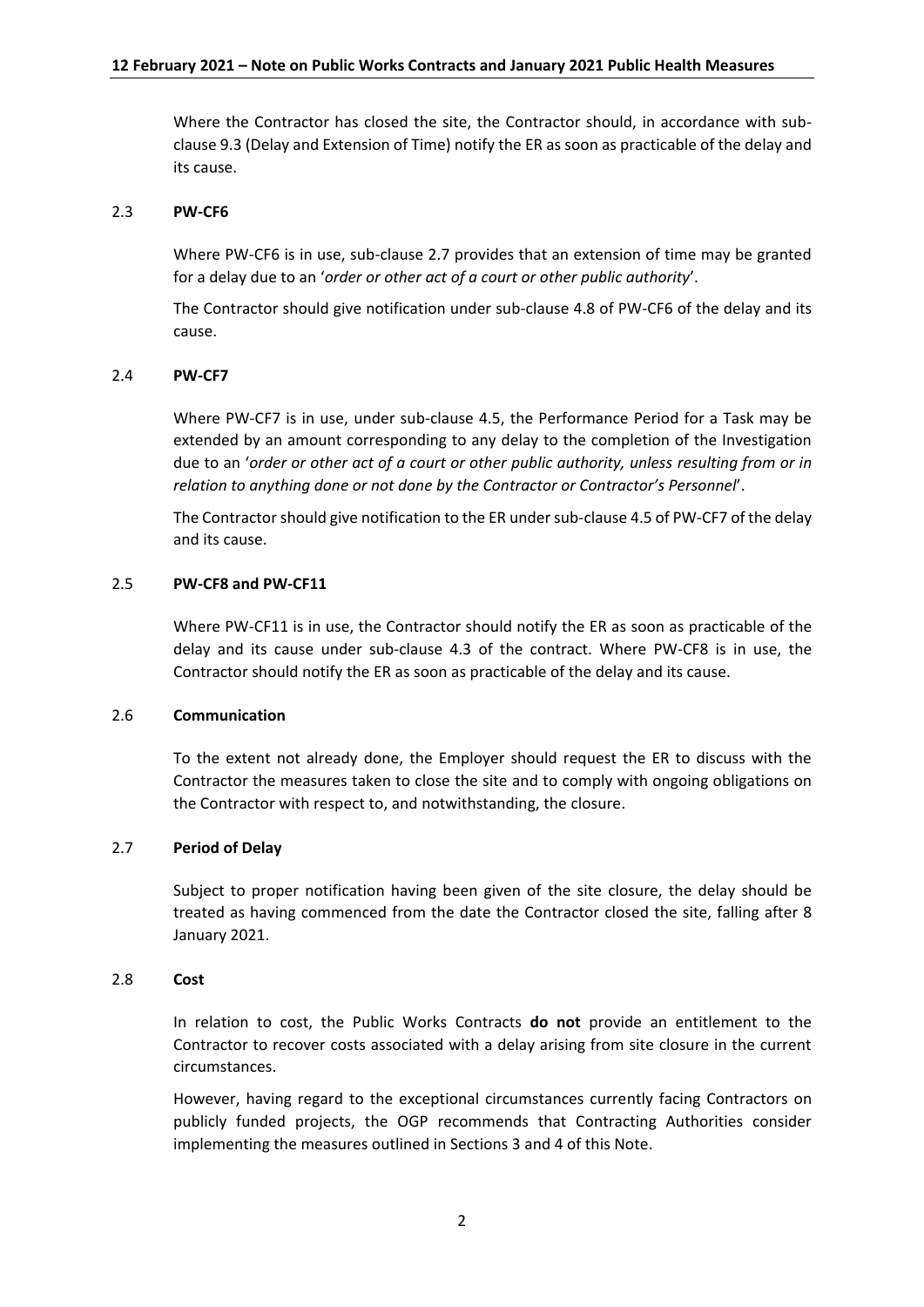### **3. Ongoing Contracts Made Before 14 April 2020**

*For Public Works Contracts made before 14 April 2020 and where work was ongoing in January 2021.*

Contractors in these Public Works Contracts may previously have received *ex gratia* payments in respect of certain costs relating to the closure of construction sites between 12 April 2020 and 4 May 2020, in accordance with the *Form of Letter Agreement for Covid-19*  Ex-Gratia payment by Employer published by the OGP at the time<sup>1</sup> (the 'Form of Letter Agreement').

Contractors in these Public Works Contracts may also have previously availed of the Covid Co-operation Framework ('the Framework'), as set out in the OGP note of 24 June 2020. While the primary purpose of the Framework Agreement is to consider certain costs associated with the implementation of the Return to Work Safety Protocol, Section A4 of the OGP Note of 24 June 2020 provides that '*Other measures, as may be introduced by Government from time to time to control the spread of Covid-19, may be considered but only by agreement between the parties*'.

In consideration of the additional financial burden the closure order will likely place on Contractors engaged under these Public Works Contracts, the OGP recommends that parties to the Public Works Contracts seek agreement to use the Framework to determine and make *ex gratia* payments in respect of certain permissible costs arising from the closure order. Parties should note that permissible costs are subject to the 'burden share' approach contained in the Framework. The OGP recommends that Employers approach such *ex gratia*  payments as follows:

**Subject always** to any specific provisions that Employers may have made in the pwc contract in relation to site closures by Government order:

Such *ex gratia* payments are to **commence** on the day falling after the later of:

- a) 8 January 2021; or
- b) the date on which the affected pwc construction site closed (after the 8 January 2021)<sup>2</sup>;

Such *ex gratia* payments are to **cease** to apply from the earlier of:

- a) midnight on 4 March 2021; or
- b) the permitted date of re-opening of the affected pwc construction site<sup>3</sup>;

The OGP will publish supplementary guidance in relation to the permissible costs arising from the closure pursuant to the closure order under the Framework.

**.** 

<sup>&</sup>lt;sup>1</sup> See guidance published on constructionprocurement.gov.ie on 14 April and 8 May 2020 for further details.

<sup>&</sup>lt;sup>2</sup> Where, for whatever reason, the affected pwc construction site remained open after 8 January 2021 but closed at a later date.

<sup>3</sup> i.e. where the affected pwc construction site is permitted to re-open **before** 5 March 2021.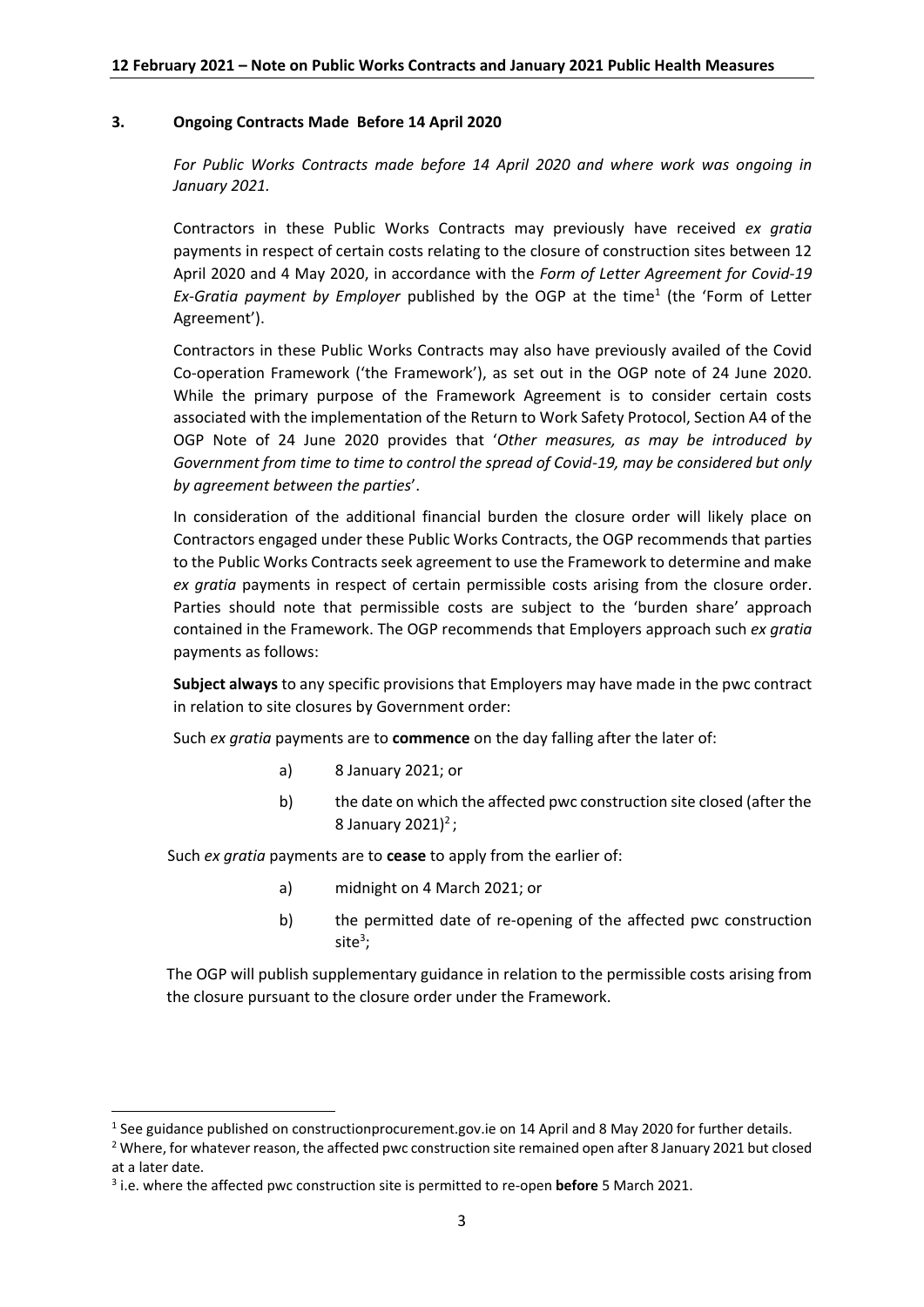## **4. Ongoing Contracts Made After 14 April 2020**

*For Public Works Contracts made after 14 April 2020 and where work was ongoing in January 2021.*

In consideration of the financial burden the extension of the closure order will place on Contractors engaged under these Public Works Contracts, the OGP recommends that Employers consider making *ex gratia* payments in respect of certain permissible costs as follows:

**Subject always** to any specific provisions that Contracting Authorities may have made in the Public Works Contract in relation to site closures by Government closure orders:

Such *ex gratia* payments are to **commence** on the day falling after the later of:

- a) 31 January 2021;
- b) the date on which the affected pwc site closed; or
- c) the expiry of any stated period of site closure by closure order for public health reasons in the Public Works Contract<sup>4</sup> for which the Contractor is not entitled to recover costs;

Such *ex gratia* payments are to **cease** to apply from the earlier of:

- a) midnight on 4 March 2021; or
- b) the permitted date of re-opening of the site<sup>5</sup>;

For the avoidance of doubt, any costs arising from the period of site closure falling after 8 January 2021 and until 31 January 2021 **are not** permissible costs.

The OGP will publish a model form of Letter Agreement and supplementary guidance in relation to permissible costs arising from the closure pursuant to the closure order.

# **5. Forthcoming Amendment to the Public Works Contracts**

*For future Public Works Contracts.*

**.** 

The OGP wishes to provide advance notice of a forthcoming amendment to the Public Works Contract.

In recognition of the enduring nature of the Covid-19 pandemic, and in particular:

- that the implementation of future public health measures (if any) related to the Covid-19 pandemic may require Contractors to close construction sites for prolonged periods; and,
- the challenge for Contracting Authorities and Tenderers in allowing for the likelihood of closures on public health measures on a consistent basis; and

<sup>&</sup>lt;sup>4</sup> For instance (but not limited to) any specific provisions that may have been inserted in the Works Requirements or in the Pricing Document for the project.

<sup>5</sup> i.e. where the affected pwc construction site is permitted to re-open **before** 5 March 2021.